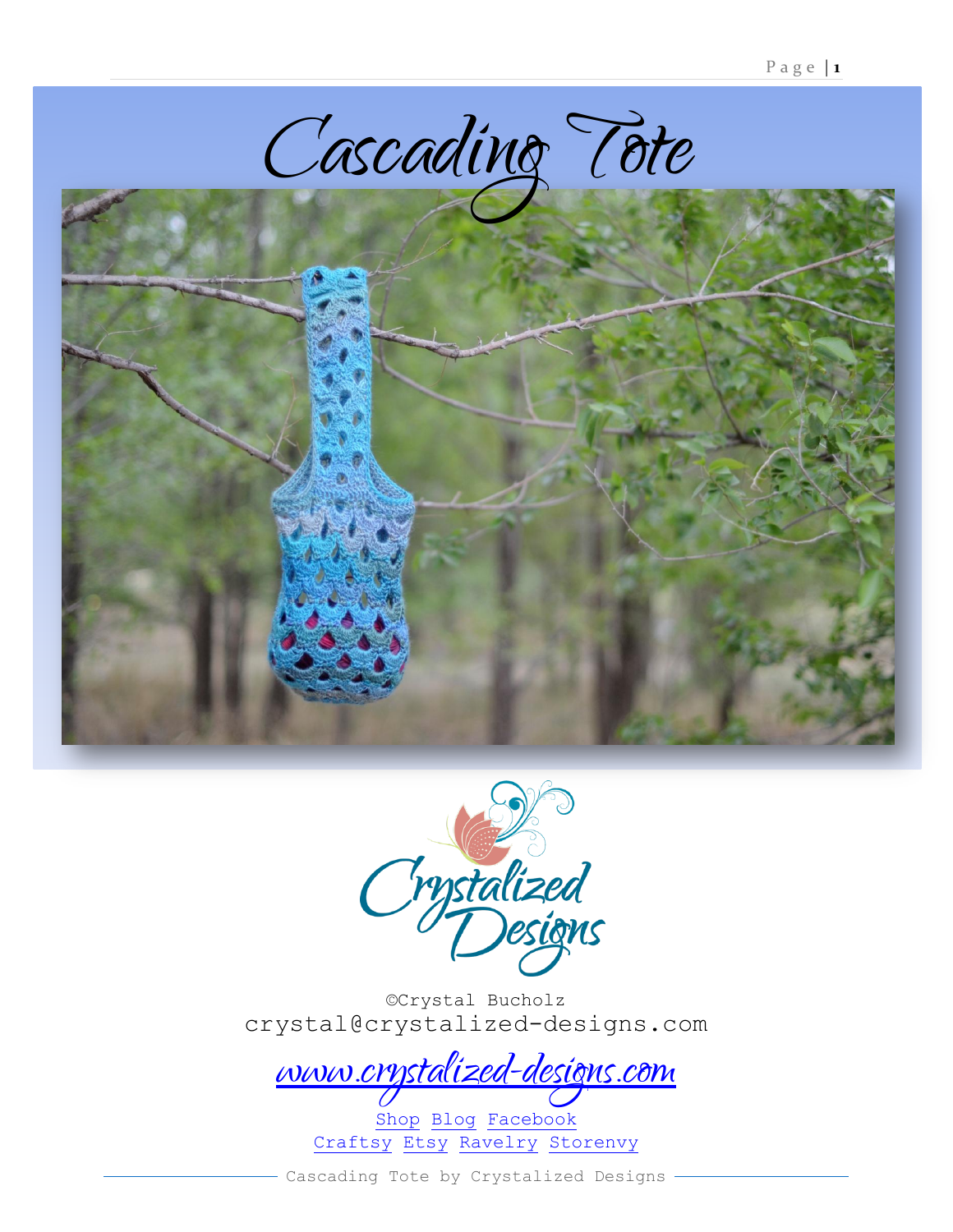# **Materials**



Yarn: Red Heart Boutique Unforgettable 2 Skeins for the large tote, 1 skein for the small

o Hook: Boye H/8-5.00MM

# **Show It Off!**

Show off your love of crochet and color with the a Cascading Tote, available in two sizes! These totes, designed with taking crochet everywhere in mind, is also great as a beach bag, overnight bag, for toys, or so much more!



## **Sizing**

- These measurements are approximated, large and small tote sizing included.
- Gauge: H hook  $14$  dc =  $4"$  $7$  rows =  $4"$
- This pattern comes in the following sizes:

| Size  |         | Length Circumference |
|-------|---------|----------------------|
| Large | $1.3$ " | 33"                  |
| Small | $10$ "  | 19"                  |

# **Pattern Key**

- Ch: Chain
- Sc: Single crochet
- Hdc: Half Double Crochet
- Dc: Double Crochet
- Sc3tog: Single crochet 3 together
- Hdc2tog: Half double crochet 2 together
- Sk: Skip
- Dec: Decrease
- Slst: Slip stitch
- $\bullet$  Sp(s): Space(s)
- $\bullet$  St(s): Stitch(es)
- \* \*: Repeat instructions between symbols until indicated
- [ ]: Repeat instructions all in one stitch

*You are free to sell your work from this pattern but may not share, copy or reproduce this pattern, in part or in whole. Photographs are copyright protected and may not be used. When selling your work, include a link back to this pattern as well as the following, "Pattern by Crystalized Designs" THANK YOU FOR YOUR PURCHASE!!!*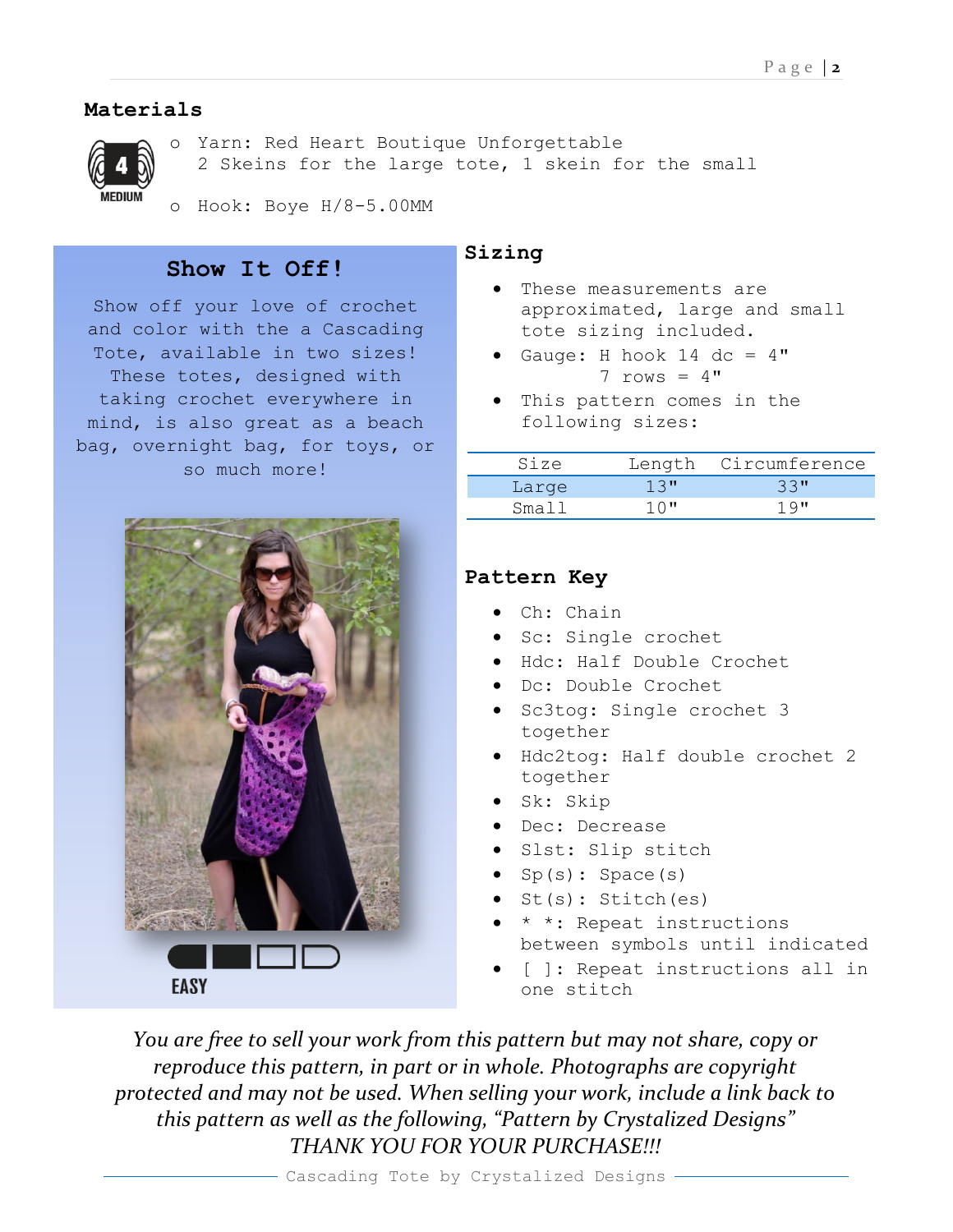- **Special Pattern Notes:** Beginning chain does not count as a stitch unless noted. Always work the first stitch into the joining stitch unless noted. Join to first stitch of each round unless noted.
- Stitch count will be color coded in blue for the large tote first, second in green for the small tote.
- The seam where rounds are joined will move to the left as you work.
- You may increase or decrease amount of round repeated for less or additional length. Make sure to end on round 4 when doing so.

#### **Pattern Instructions**

Large Tote: Foundationless sc 126, join without twisting

Small Tote: Foundationless sc 70, join without twisting

- Round 1: Ch 1, sc in same, ch 3, sk 3, sc in next, ch 4, sk 2, \*sc in next, ch 3, sk 3, sc in next, ch 4, sk 2\* repeat around, join (36 sps: 18 ch 3 sps, 18 ch 4 sps)(20 sps: 10 ch 3 sps, 10 ch 4 sps)
- Round 2: Ch 1, \*sc over ch 3 to middle sc on round below, 9 dc in ch 4 sp\* repeat around, join (18 fans, 10 fans)
- Round 3: Slst in next 3, ch 1, sc in same, ch 3, sk 3, sc in next, ch 4, sk next 5 sts, \*sc in next, ch 3, sk 3, sc in next, ch 4, sk next 5 sts\* repeat around, join (36 sps, 20 sps)
- Round 4: Ch 1, \*sc over ch 3 to middle sc on round below, 9 dc in ch 4 sp\* repeat around, join (18 fans, 10 fans)
- Repeat round 3-4 for a total of 9 more times for the large tote (22 rounds after completing repeats,) 6 more times for the small tote (16 rounds after completing repeats.)
- Round 5: Slst in next 3, ch 1, sc in same, ch 3, sk 3, sc in next, ch 3, sk next 5 sts, \*sc in next, ch 3, sk 3, sc in next, ch 3, sk next 5 sts\* repeat around, join (36 sps, 20 sps)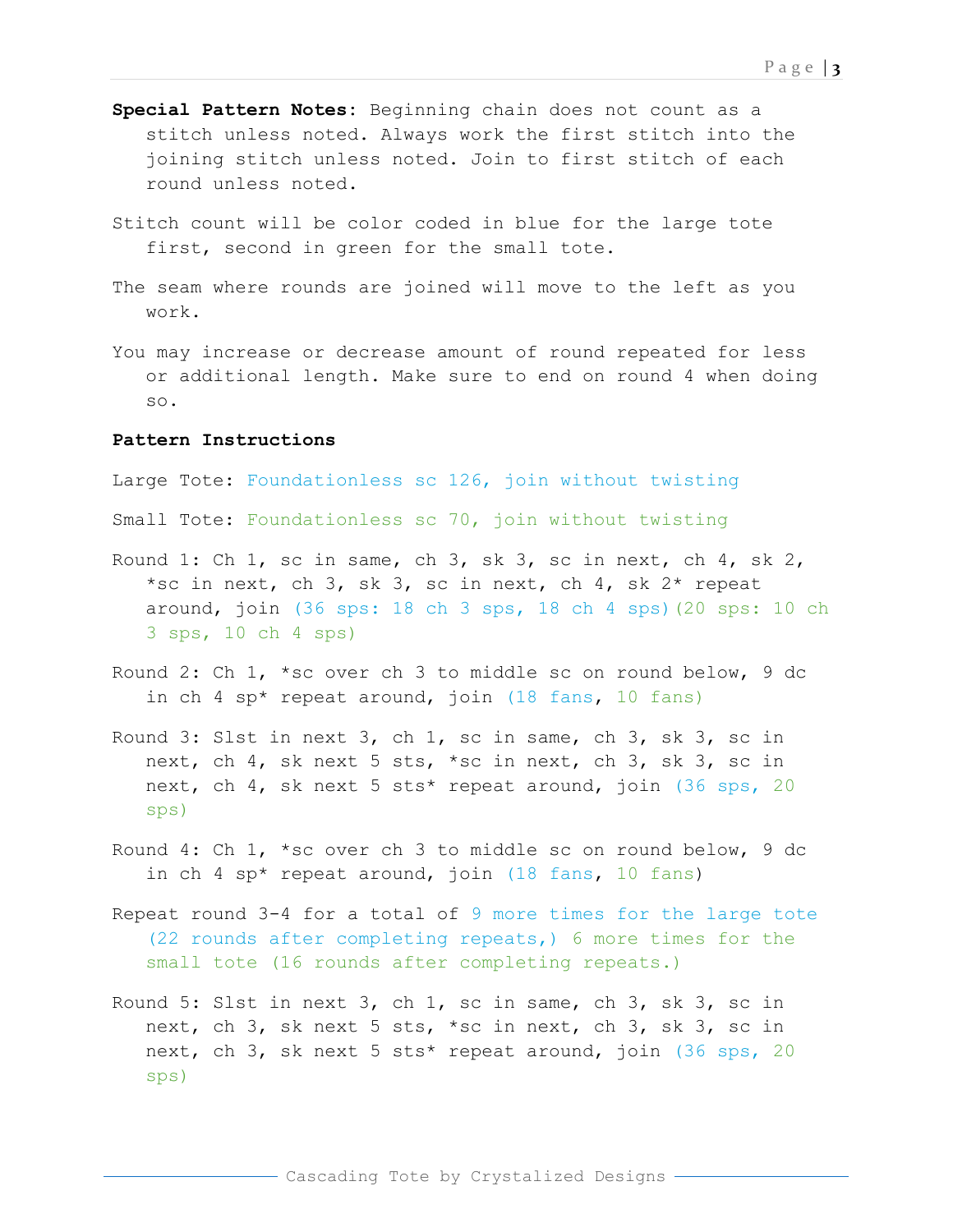- Round 6: Ch 1, \*sc over ch 3 to middle sc on round below, 7 dc in ch 3 sp\* repeat around, join (18 fans, 10 fans)
- Round 7: Slst in next 3, ch 1, sc in same, ch 1, sk 1, sc in next, ch 2, sk next 5 sts, \*sc in next, ch 1, sk 1, sc in next, ch 2, sk next 5 sts\* repeat around, join (18 ch 2 sps, 18 ch 1 sps)(10 ch 2 sps, 10 ch 1 sps)
- Round 8: Ch 1, \*sc over ch 1 to unworked sc on round below, 5 dc in ch 2 sp\* repeat around, join (18 fans, 10 fans)
- Round 9: Slst in next 2, ch 1, sc in same, ch 1, sk 1, sc in next, ch 1, sk next 3 sts, \*sc in next, ch 1, sk 1, ch 1, sk next 3 sts\* repeat around, join (36 ch 1 sps, 20 ch 1 sps)
- Round 10: Ch 1, \*sc over ch 1 to unworked sc on round below, 3 dc in ch 1 sp\* repeat around, join (18 fans, 10 fans)
- Round 11: Slst in next 2, ch 1, sc in same, sc3tog, \*sc next, sc3tog\* repeat around, join (36 sts, 20 sts)
- Round 12: Ch 1, hdc2tog around, join (18 sts, 10 sts)
- Finish off leaving a long tail. Weave tail though stitches and pull to close. Secure and weave in ends.

#### Large Tote edging

Attach yarn with right side facing near tail of foundationless chain.

Round 1: Ch 1, hdc dec around, join (63)

You will now be working back and forth in rows.

#### Thick Tote Handle (recommended for large tote)

- Row 1: Ch 1, turn, sc in same, ch 3, sk 3, sc in next,  $*$ ch 4, sk 2, sc in next, ch 3, sk 3, sc in next\* repeat 1 more times (5 sps; 3 ch 3 sps, 2 ch 4 sps)
- Row 2: Ch 3 (counts as dc,) turn, 2 dc in same, \*sc over ch 3 to middle sc on round below, 9 dc in ch 4 sp\* repeat 1 more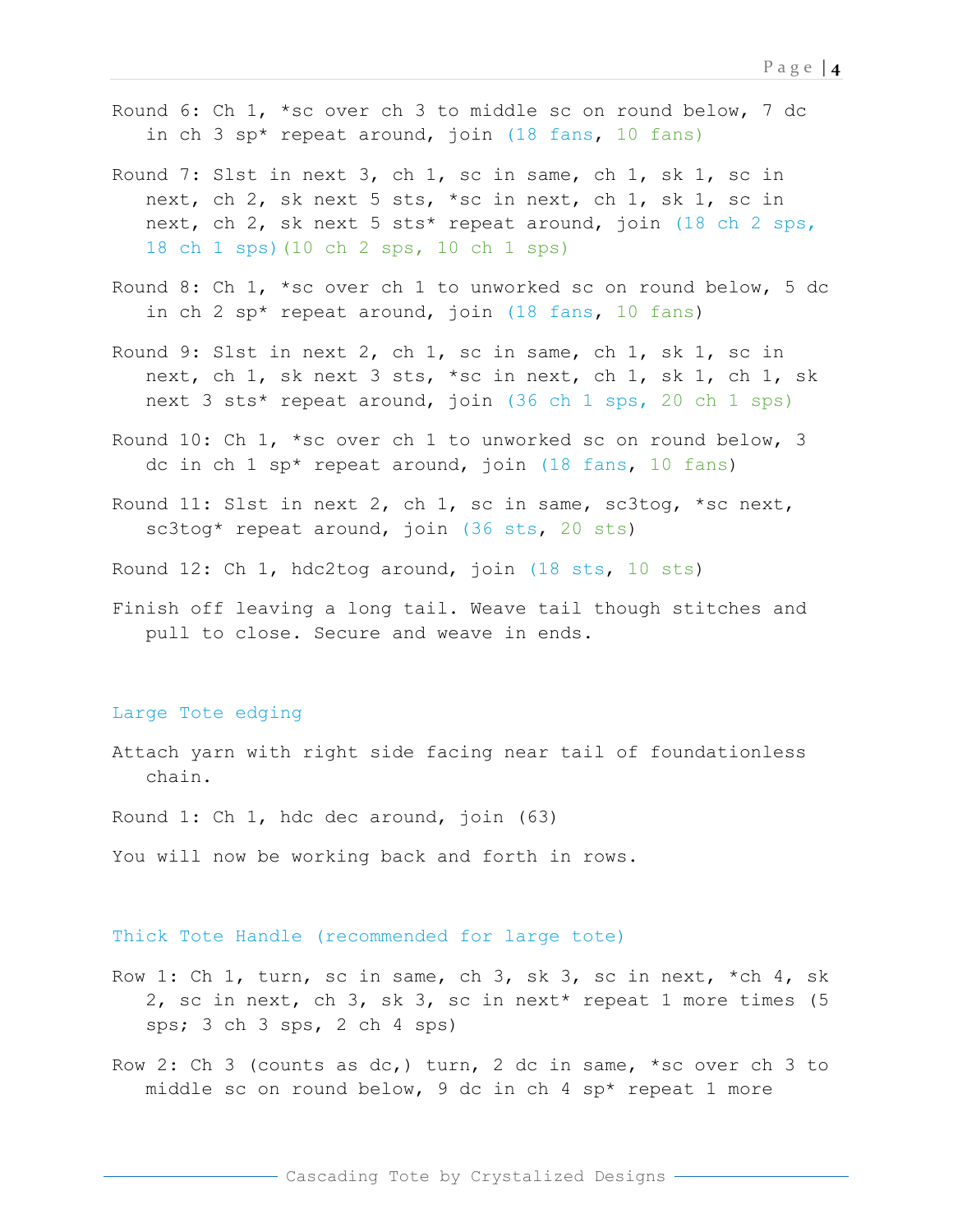time, sc over ch 3 to middle sc on round below, 3 dc in last sc (2 fans, 1 partial fan on each end)

- Row 3: Ch 1, turn, sc in same,  $\star$ ch 4, sk 5, sc in next, ch 3, sk 3, sc in next\* repeat 1 more time, ch 4, sk 5, sc in top of ch 3 (5 sps: 3 ch 4 sps, 2 ch 3 sps)
- Row 4: Ch 1, turn, \*9 dc in ch 4 sp, sc over ch 3 to middle sc on round below\* repeat 1 more time, 9 dc in ch 4 sp, slst to sc (3 fans)
- Row 5: Ch 5, turn, sk next 2, sc in next, ch 3, sk 3, sc in next, \*ch 4, sk 5, sc in next, ch 3, sk 3, sc in next\* repeat 1 more time, ch 1, sk 1, dc in last (5 sps: 3 ch 3 sps, 2 ch 4 sps)
- Row 6: Ch 3 (counts as dc,) turn, 2 dc in same, \*sc over ch 3 to middle sc on round below, 9 dc in ch 4 sp\* repeat 1 more time, sc over ch 3 to middle sc on round below, 3 dc in 4th ch
- Repeat row 3-6 for a total of 3 more times, work row 3 and 4 one more time (20 rows after completing repeats.)

Finish off and weave in end.

- Count 12 stitches to the right of the first flap. Attach yarn with right side facing. Repeat strap directions but instead of fastening off, continue below.
- Turn bag inside out. Match up straps with right sides together. Slst through row 26 of both straps, joining the two. Do not finish off. Turn bag right side out and ch 1. Turn tote 90 degrees counterclockwise so you will be working around tote strap and unworked stitches of bag. Sc evenly around entire opening and joining. Finish off. Join yarn on adjacent side and repeat.

Small Tote Edging

Attach yarn with right side facing near tail of foundationless chain.

Round 1: Ch 1, hdc around, join (70)